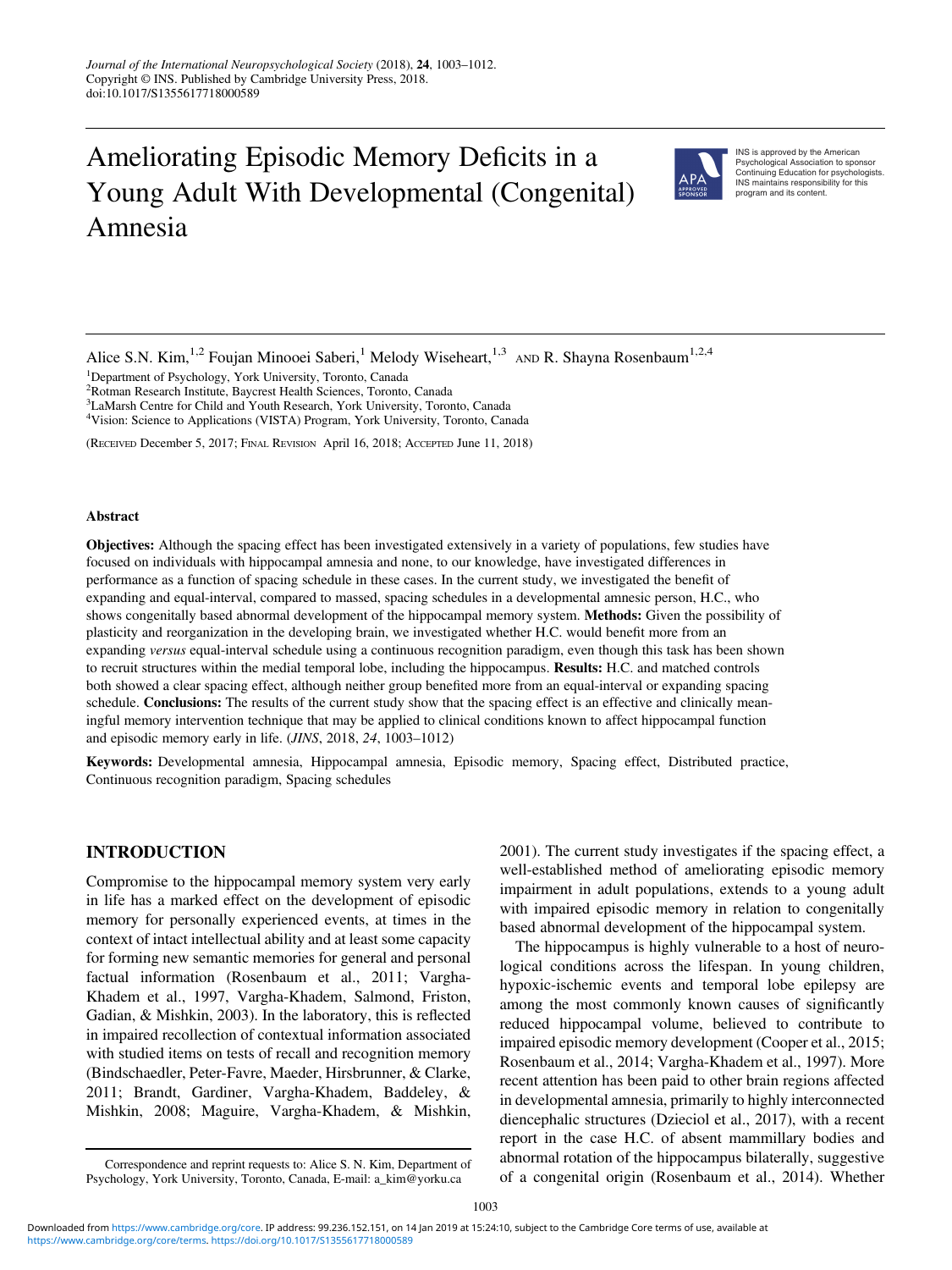prenatal or postnatal, unlike individuals with adult-onset forms of hippocampal amnesia, developmental amnesics never acquired normal episodic memory before the onset of hippocampal volume loss. This may place them at a disadvantage in terms of opportunities to acquire learning strategies in the context of normal episodic memory. Alternatively, any disadvantage might be offset by the greater propensity for plasticity and reorganization when brain damage occurs early in life, as might have been the case in H. C., who demonstrated intact and long-term benefits of distributed practice in word-list learning (Green, Weston, Wiseheart, & Rosenbaum, [2014](#page-8-0)).

A relevant finding in the memory literature is the spacing effect, referring to the robust finding that long-term retention of information is enhanced when repeated study events are distributed in time compared to when they occur in immediate succession (Ebbinghaus [1885](#page-8-0); Greene, [1989](#page-8-0)). The spacing effect has been replicated using an assortment of laboratory tests, including tests of free recall, cued recall, and recognition (Balota, Duchek, Sergent-Marshall, & Roediger, [2006;](#page-7-0) Glenberg, [1976;](#page-8-0) Shaughnessy, Zimmerman, & Underwood, [1972\)](#page-9-0) in younger and older neurotypical adults, and in memory-impaired populations (Balota et al., [2006](#page-7-0); Cermak, Verfaellie, Lanzoni, Mather, & Chase, [1996](#page-7-0); Goverover, Arango-Lasprilla, Hillary, Chiaravalloti, & Deluca, [2009\)](#page-8-0). Importantly, it has also been demonstrated at various developmental periods, from early infancy (Rovee-Collier, Hayne, & Colombo, [2000\)](#page-9-0) and school age (Sobel, Cepeda, & Kapler, [2011\)](#page-9-0) to older adulthood (Balota et al., [2006\)](#page-7-0).

Ease of administration and universality add to the appeal of distributed practice as a tool for memory enhancement, as it can be implemented in various rehabilitation settings for populations with memory disorders (Balota et al., [2006](#page-7-0); Cermak et al., [1996;](#page-7-0) Green et al., [2014\)](#page-8-0), and also contribute to the retention of information in educational programs (Kapler, Weston, & Wiseheart, [2015;](#page-8-0) Pashler et al., [2007](#page-9-0); Sobel et al., [2011](#page-9-0)) and in the workplace (Kim, Wong Kee You, Wiseheart, & Rosenbaum, under review). Thus, efforts have turned to optimizing the spacing effect in a multitude of real-world applications, including improving memory in memory-impaired populations (Goverover, Arango-Lasprilla, et al., [2009](#page-8-0); Goverover, Hillary, Chiaravalloti, Arango-Lasprilla, & DeLuca, [2009](#page-8-0); Sohlberg, Ehlhardt, & Kennedy, [2005\)](#page-9-0). Although the benefit of distributed practice on memory has been investigated extensively in varied populations, only a few studies have focused on hippocampal amnesic patients. Those that do included individuals who developed amnesia as adults, and none to our knowledge investigated differences in performance as a function of spacing schedule (expanding vs. equal-interval), which might lead to different memory benefits (discussed below).

Cermak et al. [\(1996](#page-7-0)) investigated the effects of massed versus distributed practice on recognition and recall performance in a group of individuals with adult-onset amnesia due to Korsakoff's syndrome or encephalitis. Target words were repeated five times, with either five intervening items (lag 5

condition), or zero intervening items (lag 0 condition). Thus, these two conditions differed both in terms of the number of intervening items and the corresponding time delay associated with the presentation of the intervening items. The results indicated that amnesic patients benefited from spaced repetition as much as the healthy control participants on both the recognition and recall tasks. This experiment suggests that the spacing effect can be supported in amnesic individuals with medial temporal lobe (MTL) damage that includes the hippocampus.

This finding is at odds, however, with past functional magnetic resonance imaging (fMRI) research showing that the magnitude of activity and connectivity in the MTL was greater during repeated study of items after a long versus short delay, and that MTL connectivity following a long delay was predictive of subsequent paired-associate recall performance (Vilberg & Davachi, [2013](#page-9-0)). Other studies have also shown reduced repetition suppression in MTL regions, including parahippocampal gyrus and both the left and right posterior hippocampus, when repetitions are spaced compared to massed in recognition (Xue et al., [2011\)](#page-9-0) and continuous recognition (Brozinsky, Yonelinas, Kroll, & Ranganath, [2005](#page-7-0)) paradigms.

In the context of implementing the spacing effect, an important question is how, or according to what schedule, should repeated study events be distributed? Distributed practice can be spaced out according to an equal-interval schedule, as used in the study by Cermak and colleagues [\(1996\)](#page-7-0) described above, or an expanding schedule (Balota et al., [2006;](#page-7-0) Karpicke & Roediger, [2007, 2010\)](#page-8-0). An equalinterval schedule involves equally spread out study events, whereas an expanding spacing schedule involves gradually increasing the intervals between each subsequent exposure to the study item. These spacing conditions can be contrasted with a massed study schedule, in which repeated study events of a given item occur in immediate succession.

Mixed findings have been reported in the literature regarding whether an equal-interval schedule or expanding schedule is more beneficial for retention. Whereas some studies do not show a difference between the two types of spacing schedules (e.g., Balota et al., [2006](#page-7-0); Carpenter & DeLosh, [2005;](#page-7-0) Cull, [2000](#page-7-0); Karpicke & Bauernschmidt, [2011\)](#page-8-0), other studies have demonstrated a larger benefit from expanding over equal-interval spacing schedules in specific contexts (Gerbier & Keonig, [2012](#page-8-0); Karpicke & Roediger, [2007;](#page-8-0) Nakata, [2015](#page-8-0)), and yet other studies have indicated benefits of schedules where spacing was decreased with each subsequent study session (Küpper-Tetzel, Kapler, & Wiseheart, [2014\)](#page-8-0). However, no known studies have examined whether people with developmental amnesia benefit more from an expanding relative to an equal-interval spacing schedule. Moreover, to our knowledge, only one study has even investigated the spacing effect in a developmental amnesic person (Green et al., [2014,](#page-8-0) who studied H.C.).

In the first of two experiments, Green and colleagues [\(2014\)](#page-8-0) assessed the impact of distributed practice on H.C.'s memory performance in a free recall, verbal learning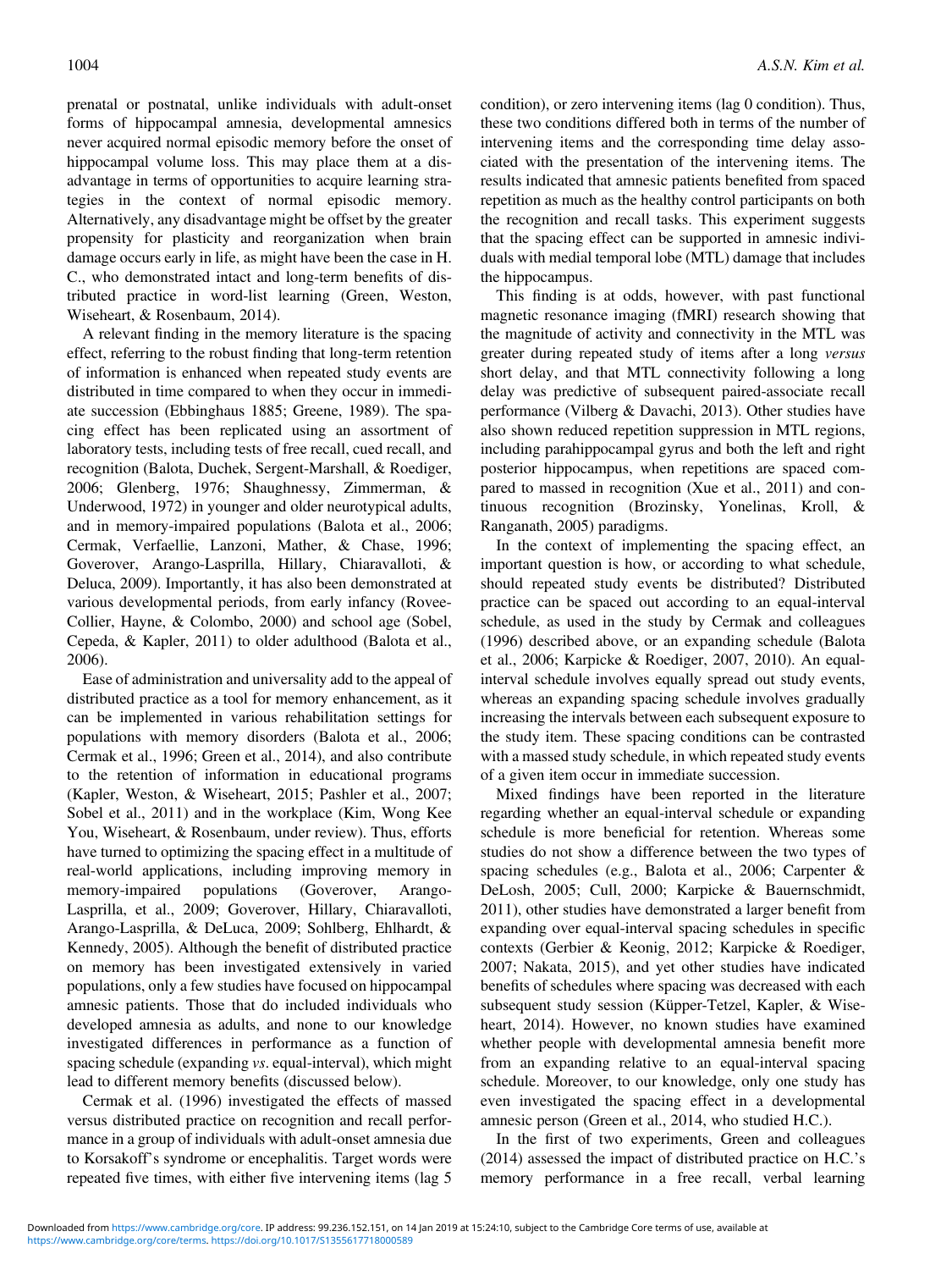paradigm. The results showed that the largest spacing lag (24 intervening items between repeated study events) increased H.C.'s recall performance by 20% compared to the massed (lag 0) condition. The second experiment used a multi-day, paired-associate, learning-to-criterion, verbal learning spacing paradigm, in which memory was assessed after 1 week. H.C. performed 40% better in the spaced review, compared to the massed, condition. However, H.C. took four times as many trials to reach criterion compared with controls, suggesting that her spacing effect was achieved via abnormal means and might not be reproduced at this magnitude without intensive training conditions. That H.C.'s training was labourious compared to controls on the paired-associate, learning-to-criterion task reported in Green et al. [\(2014](#page-8-0)) may relate to the abovementiond finding that the spacing effect is associated with MTL activity in the context of pairedassociate recall (Vilberg & Davachi, [2013](#page-9-0)).

The aim of the present study was to further investigate the spacing effect in developmental amnesia by continuing to profile the impact spacing has on H.C.'s memory performance. To complement the previous investigation on the spacing effect in H.C. (Green et al., [2014](#page-8-0)), the present study investigated whether an expanding or equal-interval spacing schedule would result in better memory performance in H.C. A second aim of the present study was to determine the impact of spacing, if any, on H.C.'s memory performance in the context of a continuous recognition paradigm. Although H.C. has benefited from spacing on tests of free recall and paired-associate recall, fMRI evidence of hippocampal activation associated with the spacing effect in continuous recognition (Brozinsky et al., [2005\)](#page-7-0) suggests that she might not benefit in this instance. Given the potential of the spacing effect as an intervention technique for individuals with compromised episodic memory in relation to hippocampal system compromise, it is important to know when it will be effective.

## METHODS

## Design

The study had a two (group: H.C. *vs.* controls)  $\times$  three (spacing schedule: massed, equal-interval, expanding) mixed factorial design. Both groups were presented with English nouns, as described further below, and target words were presented six times according to one of the three spacing schedules, the independent variable. The spacing schedules were adapted from a previous study by Balota et al. ([2006\)](#page-7-0) that investigated the spacing effect in healthy young and older adults, as well as individuals with dementia of the Alzheimer's type. In the study by Balota et al., targets in each of the spacing conditions (massed, equal-interval, and expanding) were initially presented three times in immediate succession to help ensure that all participant groups successfully encode the words. Then, after the third presentation of the target, the spacing schedules differed. Here we used the

same approach of presenting targets three times in immediate succession in each of the spacing conditions to help ensure that H.C. and control participants successfully encoded the words.

Following Balota et al., a learning-to-criterion requirement was not implemented in the present study. After the third presentation of the target, the spacing schedules differed. In the massed schedule, the target was presented three more times in immediate succession. Thus, the first presentation of the target was followed by five massed repetitions (massed: 0-0-0-0-0). The equal-interval schedule consisted of the initial presentation of the target, followed by two massed repetitions, and then three equally spaced repetitions with three intervening events (equal interval: 0-0-3-3-3). The expanded schedule consisted of the initial presentation of the target, followed by two massed repetitions, and then three expanding repetitions with one, three, and five intervening events (expanded: 0-0-1-3-5). The dependent variable was participants' free recall and recognition performance, as described further below.

## Materials

The word pool used in the current study consisted of 175 onesyllable nouns taken from the MRC Psycholinguistic Database (Coltheart, [1981\)](#page-7-0), with imageability and Kucera-Francis frequency (Kucera & Francis, [1967](#page-8-0)) ratings of 432 to 667 and 1 to 967, respectively. The nouns were randomly assigned to one of five lists, with each list having a total of 35 unique words. In each list, 8 words served as primacy buffers and 8 words served as recency buffers. Each study list consisted of 9 target words: 3 target words were presented under each of the 3 spacing schedules. Targets were counterbalanced across participants. The remaining 10 words in the list served as filler words included throughout the study list to ensure the proper spacing of the items.

## Participants

H.C. is a right-handed woman who was 27 years old at the time of testing. She was born prematurely in gestational week 32 and was assumed to have experienced hypoxia soon after birth (Olsen et al., [2013;](#page-8-0) Rosenbaum et al., [2014](#page-9-0)), resulting in impaired episodic memory that was first noted when she was 4 years of age. Analysis of MRI scans taken in 2012 indicates relatively focal changes to the hippocampus and structures closely connected to it (Olsen et al., [2013](#page-8-0)), which has been found in other cases of developmental amnesia (Dzieciol et al., [2017\)](#page-8-0). H.C.'s hippocampal volume is reduced by 30% bilaterally, and this reduction is generally consistent across subfields. However, a more recent study suggests that H.C.'s memory impairment and neuroanatomical findings may be congenital in origin. A detailed examination of H.C.'s hippocampal memory system displayed agenesis of the mammillary bodies, rerouting of the fornices, and hippocampal malrotation (Rosenbaum et al., [2014\)](#page-9-0). The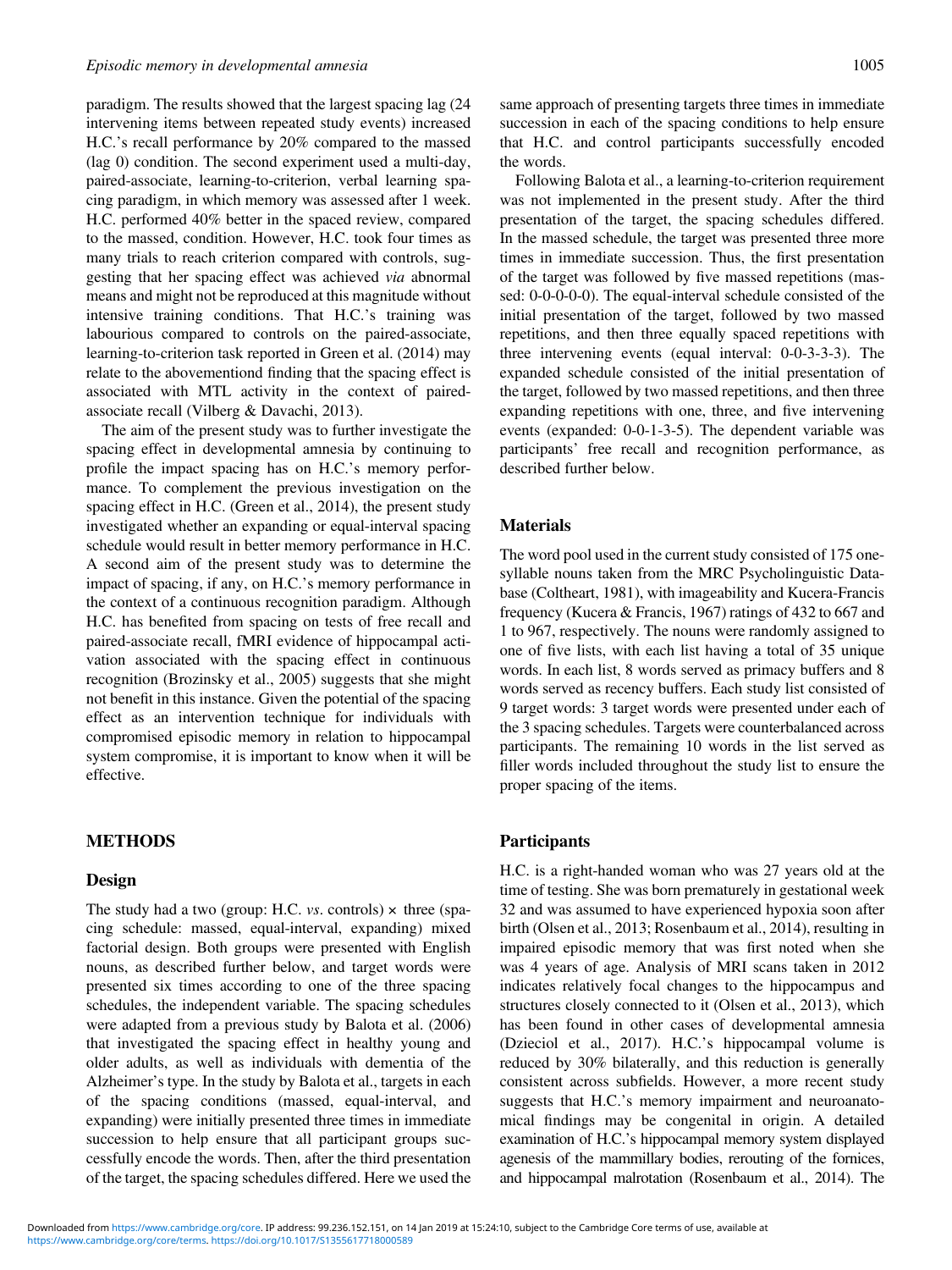hippocampal malrotation entails incomplete infolding of the hippocampus, appearing abnormally rounded in shape. The absence of mammillary bodies is significant because the mammillary bodies begin to form in fetal development at 9–10 weeks, and hippocampal rotation begins at 13 weeks (Rosenbaum et al., [2014\)](#page-9-0). H.C. has been studied extensively and her memory impairments are well-documented. Her neuropsychological profile is displayed in Table 1.

H.C. demonstrates impaired episodic recollection and intact familiarity processes (Rosenbaum et al., [2011\)](#page-9-0), and has difficulty remembering personal and public events. Unlike control participants and individuals with Korsakoff syndrome in whom mammillary bodies are reduced (Cermak, Butters, & Moreines, [1974](#page-7-0)), H.C.'s anterograde recognition memory performance does not appear to benefit from semantic encoding of verbal study material. H.C.'s memory performance does, however, benefit from distributed, compared to massed, repetition (Green et al., [2014](#page-8-0)), as described above. She has also learned to compensate for her impaired episodic memory by using devices to help her remember events and goals. H.C. completed high school and 2 years of college, and has successfully held several jobs. In the present study, H.C.'s performance was compared to that of 10 healthy control participants who were matched to her in terms of age and education (7 females; mean age, 25.2 years; SD, 1.13; range, 24–27 years; mean education, 15.2 years; SD, 1.13, range; 13–16 years). Participants were fluent in English and had no known history of psychiatric or neurological illness. All participants gave written informed consent and received monetary compensation for their participation, as approved by the Baycrest and York University ethics committees.

## Procedure

Each participant took part in one experimental session. Throughout the session, participants were seated in front of an LCD monitor connected to a computer. The experimenter was seated near the participant in a position where they were able see the LCD monitor and use the keyboard to record the participants' verbal responses. At the start of the session, both written and verbal instructions were given for the experimental task, and participants completed a practice run to ensure that they understood the task before starting the experiment.

For H.C., the session consisted of five study/test cycles, which each corresponded to one of the five word lists. To avoid ceiling effects in controls and increase the difficulty of this task, the session consisted of one study/test cycle, which included all five words lists. Each study/test cycle consisted of a study phase and test phase. During the study phase, participants performed a continuous recognition task, with stimuli presented using E-Prime software (Version 1.1, www.neurobs. com). Words were presented sequentially in black uppercase letters on a white background for 4 s. After the presentation of each word, a question screen was presented with the statement,

Table 1. Neuropsychological profile of H.C.

|                                            | Raw   |                   |
|--------------------------------------------|-------|-------------------|
| Test                                       | score | Normed score      |
| Intellectual function                      |       |                   |
| WASI                                       |       | Percentile        |
| Verbal IQ                                  | 104   | 61                |
| Performance IQ                             | 106   | 66                |
| Full Scale IQ                              | 106   | 66                |
| AM-NART                                    |       | Standard score    |
| Total correct                              | 27    | 101.28 (estimated |
|                                            |       | FSIQ)             |
| WAIS-III                                   |       | Scaled score      |
| Arithmetic                                 | 10    | 8                 |
| Information                                | 19    | 12                |
| Language                                   |       | Percentile        |
| Boston Naming Test <sup>a</sup>            | 58    | $77 - 79$         |
| Semantic Fluency (animals)                 | 32    | > 90              |
| Phonemic Fluency (FAS) <sup>b</sup>        | 53    | $70 - 80$         |
| WASI                                       |       | T-score           |
| Vocabulary                                 | 58    | 55                |
| Anterograde memory                         |       |                   |
| WMS-III                                    |       | Scaled score      |
| Logical Memory I                           | 27    | 4                 |
| Logical Memory II                          | 3     | 1                 |
| California Verbal Learning Test-           |       | Z-score           |
| П                                          |       |                   |
| total trials 1–5                           | 44    | 38 (T-score)      |
| short delay free recall                    | 0     | $-4$              |
| short delay cued recall                    | 5     | $-3.5$            |
| long delay free recall                     | 3     | $-3$              |
| long delay cued recall                     | 4     | $-3.5$            |
| Recognition                                | 13    | $-2$              |
| Rey-Osterreith complex figure <sup>c</sup> |       | T-score           |
| immediate recall                           | 4     | < 20              |
| delayed recall                             | 3     | < 20              |
| delayed recognition                        | 17    | 22                |
| Processing speed                           |       |                   |
| WAIS-III                                   |       | Scaled score      |
| Digit Symbol                               | 96    | 13                |
| Symbol Search                              | 45    | 14                |
| Visuospatial function                      |       | Percentile        |
| Judgement of Line Orientation              | 24    | 56                |
| <b>Benton Facial Recognition</b>           | 45    | $33 - 59$         |
| Rey-Osterrieth Complex Figure              | 33    | >16               |
| $-Copyc$                                   |       |                   |
| WASI                                       |       | T-score           |
| <b>Block Design</b>                        | 52    | 54                |
| Attention and executive function           |       |                   |
| Stroop <sup>d</sup>                        |       | Z-score           |
| Word full (s)                              | 45    | 3.65              |
| Color full (s)                             | 48    | $-0.03$           |
| Interference full (s)                      | 80    | $-0.57$           |
| Trail Making Test <sup>a</sup>             |       | Z-score           |
| Part $A(s)$                                | 34    | 0.69              |
| Part $B(s)$                                | 55    | $-0.23$           |
| WASI                                       |       | T-score           |
| Similarities                               | 35    | 50                |
| Matrix Reasoning                           | 29    | 55                |
| WAIS-III                                   |       | Scaled score      |
| Digit span forward                         | 10    |                   |
|                                            |       |                   |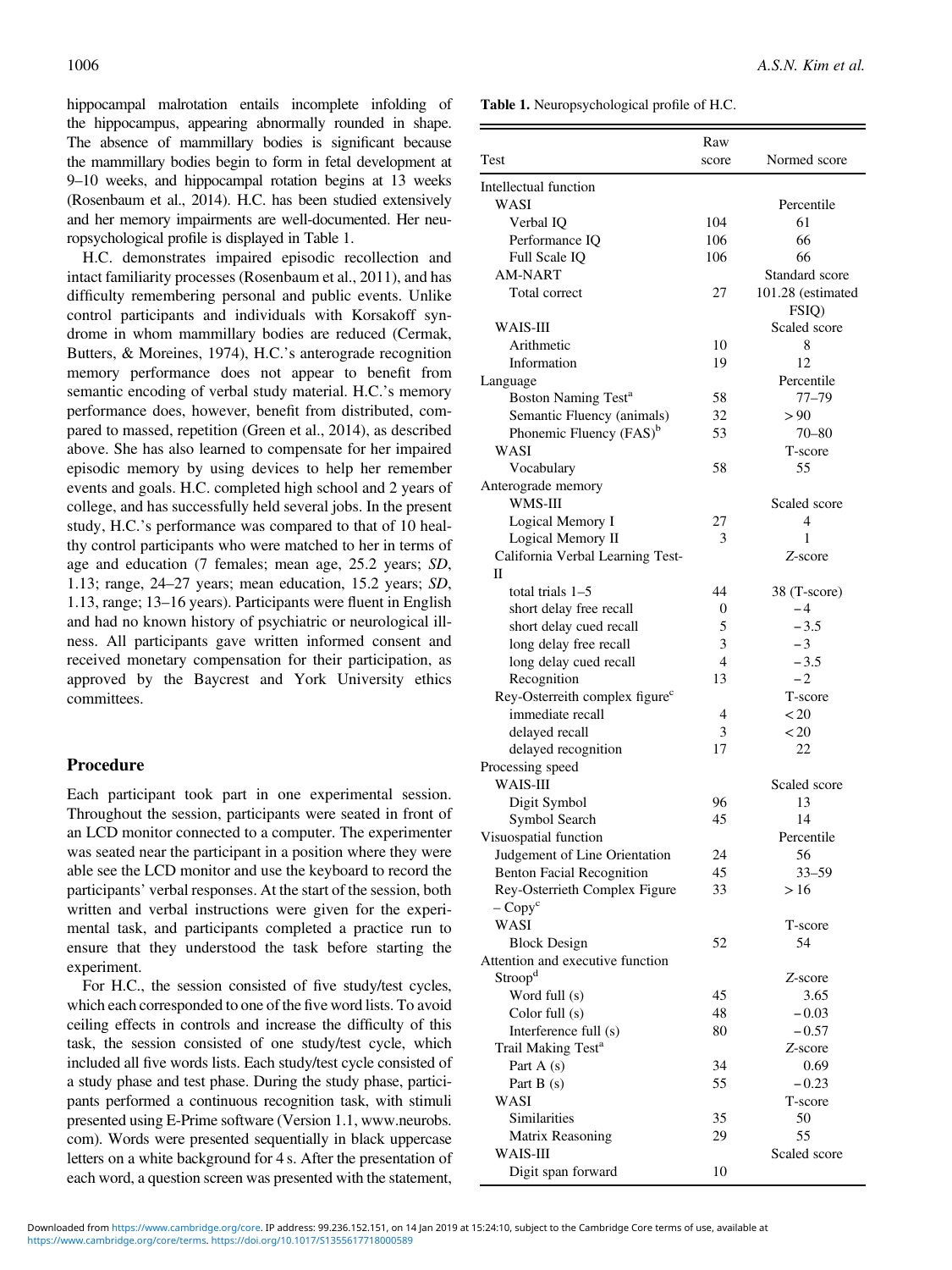#### Table 1. (Continued)

| <b>Test</b>                 | Raw<br>score | Normed score |
|-----------------------------|--------------|--------------|
| Digit span backward         | 5            |              |
| Digit span total            | 15           | 8            |
| Wisconsin Card Sorting Task |              | T-score      |
| Categories <sup>e</sup>     | 10           | 57           |
| Perseverative errors        |              |              |

Note. AM-NART, American National Adult Reading Test; WASI, Wechsler Abbreviated Scale of Intelligence; WAIS-III, Wechsler Adult Intelligence Scale–III. Additional results of neuropsychological testing reported in Rosenbaum et al. [\(2011](#page-9-0)), Hurley et al. (2012), and Rabin et al. (2012). a Spreen & Strauss (1998).

b Tombaugh, Kozak, & Rees (1996)

c Meyers & Meyers (1996).

<sup>d</sup>In-house unpublished normative data.

"Has this word previously been shown?", in black font on a white background. This question was presented for 15 s, followed by an instruction to verbally state with a "yes" or 'no" response if the word had been seen previously. The experimenter then entered "Y" for a "yes" response and "N" for a "no" response using the keyboard. A black fixation cross of 0.5 s was placed in between all words and question screens. Figure 1 depicts the temporal sequence of the task.

During the test phase, participants were first tested on free recall and given the equivalent of 1 min per study list to recall as many words as they could from the study list. Thus, whereas H.C. was given 1 min during each of the five study/ test cycles, controls were given 5 min for the 1 study/test cycle they completed. Next, participants were given a recognition test, which required them to judge whether they had seen the word during the study phase. Similar to the study phase, words were presented sequentially in black uppercase

letters on a white background for 4 s. After the presentation of each word, a question screen was presented with the statement, "Has this word previously been shown?", in black on a white background. This question was presented for 15 s, followed by an instruction to verbally state with a "yes" or "no" response if the word had been seen previously. The experimenter then entered "Y" for a "yes" response and "N" for a "no" response using the keyboard. For each of H.C.'s 5 study/test cycles, the words presented during the recognition test consisted of the 9 targets in the corresponding list and six distractors. Controls were tested on recognition using the same overall number of targets and distractors presented to H. C.: 45 targets and 30 distractors. The entire experiment lasted approximately 60 min.

## Analyses

Participants' free recall performance was scored according to the proportion of words that were correctly recalled at test. Recognition performance was assessed by deriving hit rate minus false alarm rate scores. The recall and recognition data were analyzed separately using repeated-measures analyses of variance (ANOVAs), with spacing schedule as the sole factor. A *post hoc* modified *t* test, designed for testing a single case against a control group of small to moderate size (Crawford & Howell, [1998\)](#page-7-0), was then used to compare H. C.'s memory performance to matched controls.

# RESULTS

## Free Recall

H.C.'s free recall performance (proportion correct) was at floor, as seen in [Figure 2.](#page-5-0) She recalled one, two, and zero



Fig. 1. Temporal sequence of the study phase and the recognition memory test.

 $^{\circ}$ Heaton et al. (1993).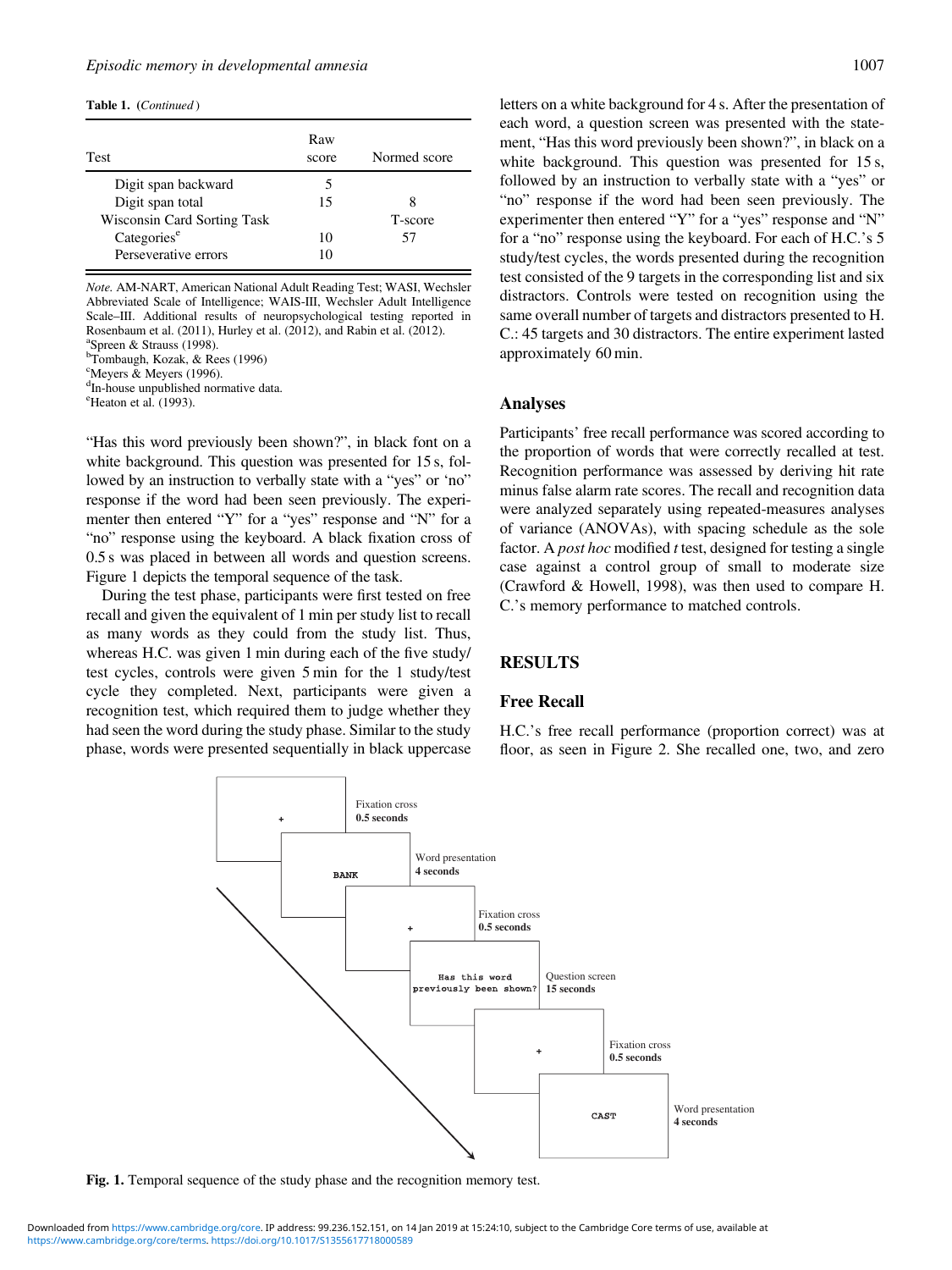<span id="page-5-0"></span>



Fig. 2. Free recall performance (proportion correct) for HC and controls. Error bars= standard error.

target words from the massed, equal-interval, and expanding spacing schedules, respectively. Since H.C. demonstrated floor effects for free recall, her data were not submitted to any statistical analyses. Free recall performance for healthy control participants is also presented in Figure 2, which shows that recall was highest for the expanding spacing schedule  $(M = .240; SD = .147)$  followed by the equal interval  $(M = .220; SD = .114)$  and massed spacing  $(M = .187;$  $SD = .151$ ) schedules, respectively. However, the results of a repeated-measures ANOVA conducted on the control data did not reveal a significant effect of spacing  $[F(2,18) = .787;$  $p = .47$ ].

## Recognition

Figure 3 displays corrected recognition scores (hit rate - false alarm rate) for H.C. and healthy control participants. Recognition performance for the healthy controls was lowest in the massed spacing schedule  $(M = .610; SD = .179)$ , followed by the equal-interval  $(M = .703; SD = .193)$  and expanding ( $M = .710$ ;  $SD = .166$ ) spacing schedules, respectively. The results of the repeated-measures ANOVA conducted on the control data indicated a significant effect of spacing  $[F(2,18) = 5.999; p = .01; \eta_p^2 = .4]$ . Bonferronicorrected post hoc tests showed a significant difference between massed and equal-interval schedules ( $p = .029$ ), and between massed and expanding schedules ( $p = .035$ ). A significant difference was not detected between equal-interval and expanding conditions  $(p = 1)$ .

H.C.'s recognition performance was lowest in the massed spacing schedule, followed by the expanding and equalinterval spacing schedules, respectively. Although the results shown in Figure 3 may seem suggestive of disproportionate differences between H.C. and the control group in the massed spacing schedule compared to the two spacing schedules, the results of the modified Crawford  $t$  test did not reveal any significant differences between H.C.'s recognition performance compared to that of controls across the three spacing schedules [massed  $t(10) = 1.123$ ;  $p = .288$ ; equal-interval



Fig. 3. Corrected recognition performance (hit rate – false alarm rate) for HC and controls. Error bars= standard error.

 $t(10) = 0.164$ ;  $p = .872$ ; and expanding  $t(10) = 0.633$ ;  $p = .541$ .

# DISCUSSION

The present study provides evidence of a spacing effect in the developmental amnesic person H.C., whereby recognition of studied words benefited when they were repeated with intervening words between repetitions (spaced) compared to when they were repeated in immediate succession (massed). These results are in line with and extend those reported in previous studies (Balota et al., [2006](#page-7-0); Green et al., [2014\)](#page-8-0) by demonstrating a spacing effect in H.C. using a continuous recognition paradigm, which is associated in fMRI with reduced repetition suppression within the hippocampus/MTL when repetitions are spaced compared to massed (Brozinsky et al., [2005](#page-7-0)). Although a clear spacing effect was seen in both healthy controls and a developmental amnesic person, neither showed a difference in benefit between equal-interval and expanding schedules, which is in line with past studies using similar study designs (Balota et al., [2006](#page-7-0); Cull, [2000](#page-7-0); Carpenter & DeLosh, [2005](#page-7-0); Logan & Balota, [2008\)](#page-8-0).

However, there is some evidence in the literature suggesting that the preferred spacing schedule (expanding vs. equal-interval) may vary based on retention interval (Karpicke & Roediger, [2007](#page-8-0); Logan & Balota, [2008](#page-8-0)), study task (Gerbier & Koenig, [2012](#page-8-0); but also see Cull, [2000](#page-7-0)), and the amount of spacing separating early retrieval attempts, whereby expanded retrieval benefits are more likely to occur for nonsystematic expansion (e.g., 0-1-6-8-10) compared to systematic expansion (e.g., 0-2-4-6-8) when there is an increased likelihood of successful early retrieval events (Maddox, Balota, Coane, & Duchek, [2011](#page-8-0)). Future research should continue to investigate whether these factors impact the benefit of distributed practice on memory in both amnesic and neurotypical populations.

The finding that H.C., and amnesic participants in general, demonstrate a spacing effect lends itself to interesting discussion of one of the leading account of this effect: the study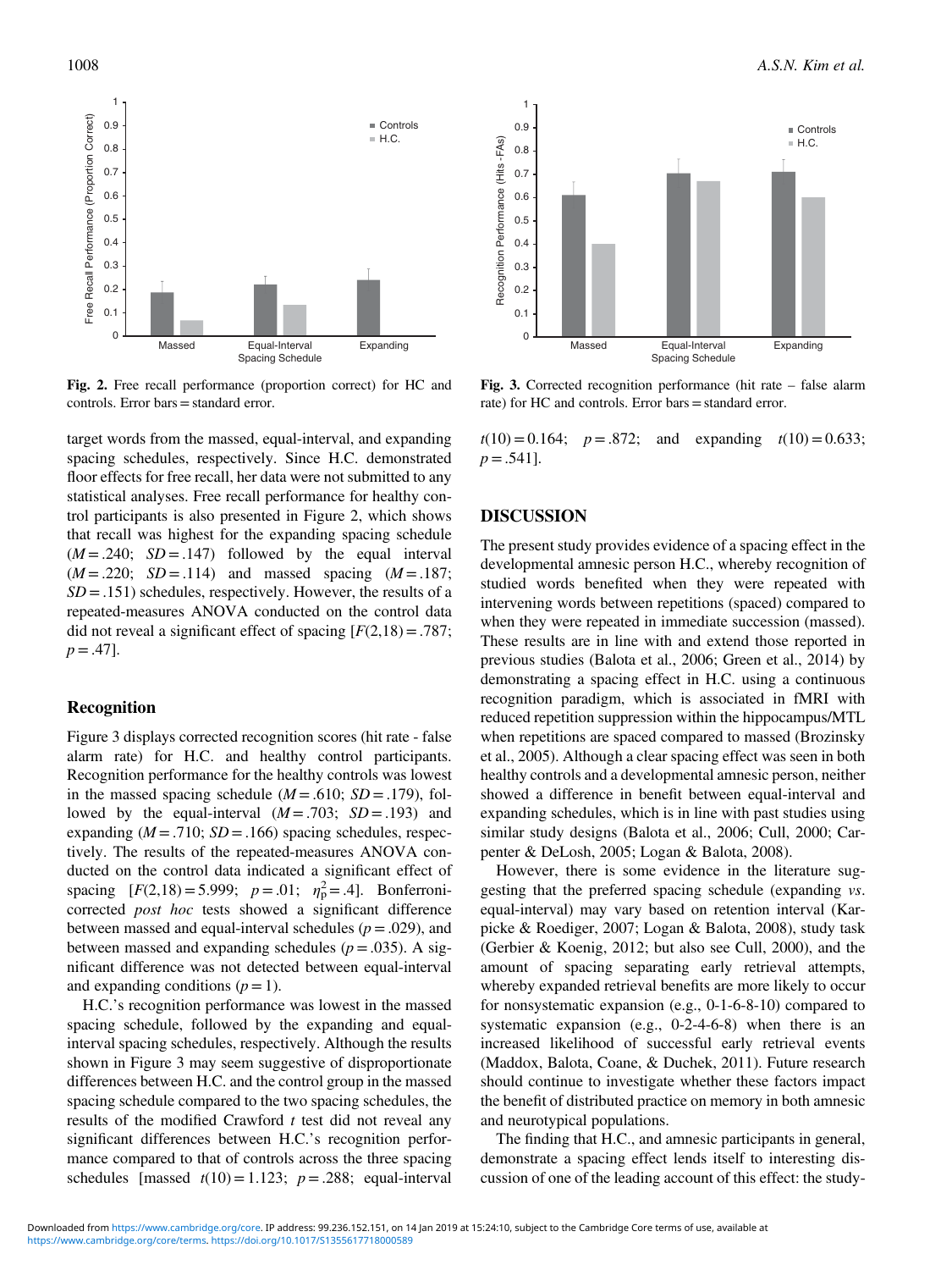phase retrieval hypothesis. According to this hypothesis, repeated occurrences of a target automatically serve as retrieval cues for its previous occurrence, which is assumed to be critical for repeated practice to be effective (Raaijmakers, [2003,](#page-9-0) Thios & D'Agostino, [1976](#page-9-0)). The benefit of repetition is elevated further when retrieval is successful in spaced conditions, because the spacing between repetitions places greater demands on retrieval processes compared to when the repetitions are massed. This desirable retrieval difficulty is assumed to benefit the memory trace more compared to when retrieval is easier, partly because it is hypothesized to slow the rate of forgetting (Rovee-Collier, [1995;](#page-9-0) Toppino & Gerbier, [2014\)](#page-9-0). Thus, according to the study-phase retrieval account, one might expect that hippocampal amnesic participants would benefit less than controls from study-phase retrieval, due to retrieval difficulty demonstrated by the former group. However, as discussed further below, it is possible that spaced repetition engages strategic retrieval processes that may support longer-lasting representations in memory and are upheld by the prefrontal cortex (PFC), which is intact in these patients.

The spacing effect demonstrated by H.C. in the present study may have been supported by intact MTL regions. Whereas past studies have shown perirhinal cortex to be engaged during item recognition, the hippocampus, fornix, and mammillary bodies have been implicated in recall (Aggleton & Brown, [1999,](#page-7-0) Tsivilis et al., [2008\)](#page-9-0). Despite the absence of H.C.'s mammilliary bodies and anterior fornices as well as atrophy of the anterior thalamic nuclei bilaterally and hippocampal malrotation/volume loss, her perirhinal cortex, parahippocmpal cortex, and entorhinal cortex remain intact (Olsen et al., [2013](#page-8-0)). Thus, it is not completely surprising that H.C.'s free recall performance was at floor, whereas her recognition performance was comparable to that of control participants across each of the spacing conditions (massed, expanding, equal-interval). The results of the present study aligns with the study-phase retrieval hypothesis, in that in contexts that are more conducive to H.C.'s successful retrieval (e.g., recognition tests), spaced versus massed repetitions are more beneficial for subsequent memory performance.

Interestingly, however, H.C. previously showed a spacing effect in the context of a free recall paradigm (Green et al., [2014\)](#page-8-0), which may seem inconsistent with H.C.'s floor performance on free recall in the present study. This apparent discrepancy may be due to differences in the paradigms used in the two studies. Green and colleagues [\(2014](#page-8-0)) had participants encode a series of words in a list, allotting 1.5 s of study time per word. In the current study, participants encoded a series of words in a list with a time allowance of 4 s per word. Additionally, immediately after the presentation of each word, participants judged whether they had already seen the word in the list. Thus, the amount of time that transpired by the end of a study list, as well as the encoding task itself, differed across both studies. Another major difference between the two studies was the used spacing schedules: whereas the current study used massed, equal-interval, and

expanding spacing schedules, with each target repeated five times, Green et al. ([2014\)](#page-8-0) used lags of 0, 1, 6, and 24 intervening items, with each target presented twice under one of the four lag conditions. Together, these paradigm differences may help account for H.C.'s seemingly inconsistent free recall performance across the two studies.

One might also wonder whether testing participants on free recall before recognition impacted the results of the latter test. The relation between recall and recognition has been studied extensively, and although it was once believed that recognition is automatic and independent of recall processes, past studies have shown that recall and recognition are related and associated with comparable retrieval processes in healthy and amnesic populations (Haist, Shimamura, & Squire, [1992](#page-8-0); Tulving & Thomson, [1971\)](#page-9-0). However, these findings should be considered in the context of the abovementioned findings that specific brain structures have been differentially associated with recall and recognition (Aggleton & Brown, [1999](#page-7-0), Tsivilis et al., [2008\)](#page-9-0).

Moreover, the phenomenon of "recognition failure of recallable words" (Tulving & Thomson, [1973](#page-9-0)) demonstrates that it is possible for successful recall to be paired with unsuccessful recognition of a target item. Thus, although recall and recognition seem to be associated with comparable retrieval processes, the neural findings, combined with demonstrated dissociations between recall and recognition performance, suggest that these forms of retrieval do not overlap entirely. It is not clear whether and to what extent the preceding free recall test impacted the results of the recognition test in the present study, particularly in light of the finding that H.C. showed floor effects for recall.

Another explanation for the spacing effect demonstrated by H.C. could be related to neocortical compensatory mechanisms, through which H.C. achieved similar levels of recognition performance as control participants but via alternative means. Past fMRI work has shown that Jon, another person with developmental amnesia who experienced 50% volume loss in his hippocampi, demonstrated increased activity in the same brain regions as control participants during a retrieval task, in addition to regions that were not activated in the healthy control participants (Maguire et al., [2001\)](#page-8-0). Similarly, H.C. has also demonstrated activity in several extra-hippocampal brain regions to a greater extent than that found in control participants on tasks that required remembering and imagining (Rabin, Olsen, Gilboa, Buchsbaum, & Rosenbaum, [2016\)](#page-9-0). However, functional connectivity between these extra-hippocampal and hippocampal regions did not differ between H.C. and control participants. Thus, it is difficult to draw conclusions about compensatory mechanisms.

One could speculate, however, on the importance of cognitive control processes, such as those relating to strategic retrieval in the spacing effect. Of interest, past fMRI studies have shown that reduced repetition suppression in the left PFC leads to better subsequent memory performance (Callan & Schweighofer, [2010;](#page-7-0) Wagner, Maril, & Schacter, [2000](#page-9-0)). Along these lines, it could also be the case that the spacing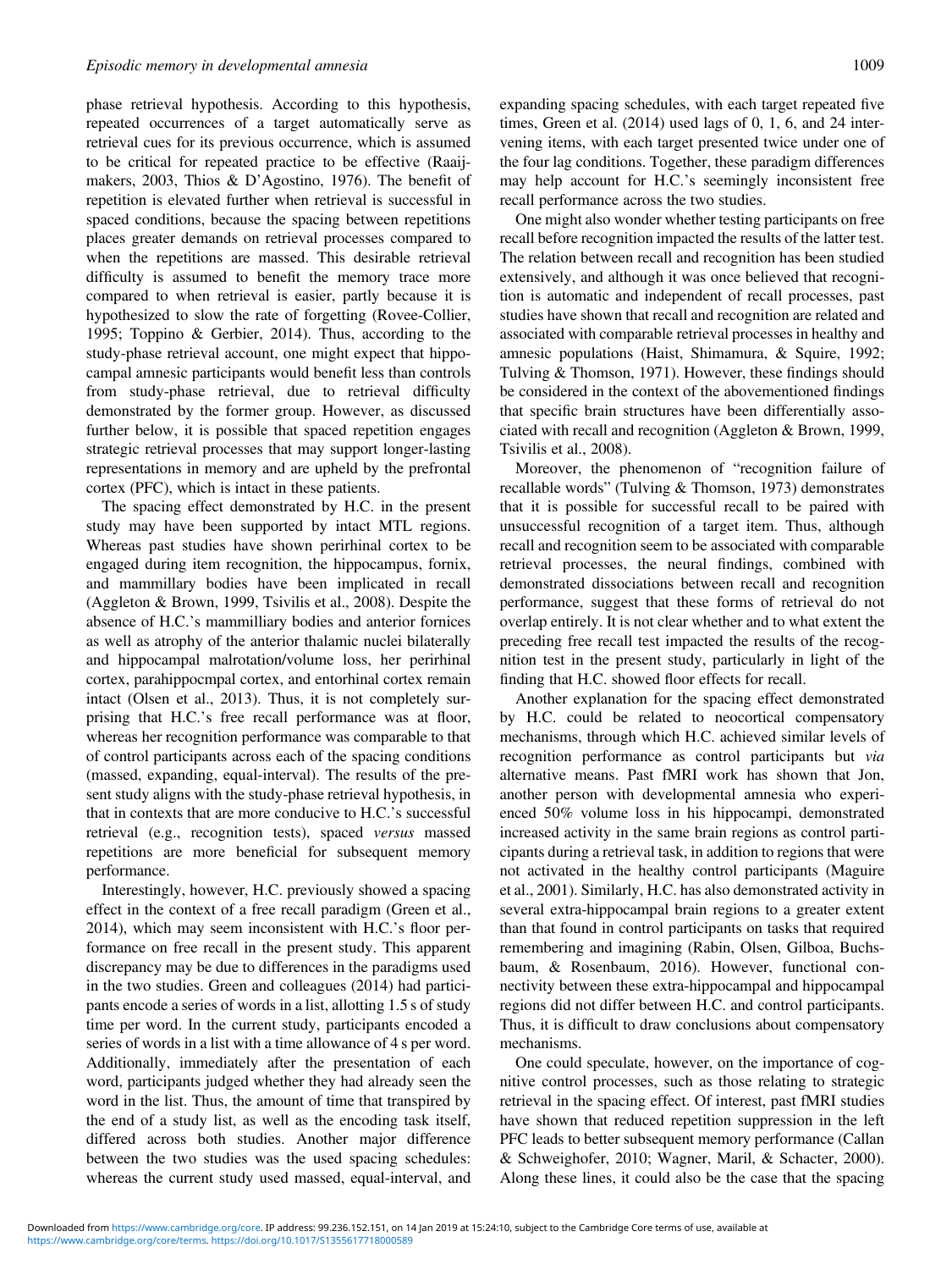<span id="page-7-0"></span>effect that Cermak and colleagues (1996) showed in adultonset amnesics was supported by prefrontally mediated strategic retrieval processes that remained intact in these patients. Although speculative, it is possible that MTL structures work together with the PFC to support the spacing effect, and that the PFC supports the effect when hippocampal function is compromised.

A general theoretical framework, referred to as Working With Memory (WWM), describes the contribution of the frontal lobes to strategic memory processing (Moscovitch, [1992;](#page-8-0) Moscovitch & Winocur, [1992\)](#page-8-0). Generally, the frontal lobes are thought to enrich the memory trace and facilitate memory processes. For example, there is evidence that the frontal lobes keep track of time with respect to temporal order effects (McAndrews & Milner, [1991;](#page-8-0) Milner, Petrides, & Smith, [1985](#page-8-0); Moscovitch & Melo, [1997\)](#page-8-0) and enahnce information with semantic organization during encoding (McAndrews & Milner, [1991](#page-8-0)). Additionally, the dorsolateral PFC has been implicated in setting the goals of the retrieval task and beginning the retrieval search process, thereby establishing a retrieval mode (Lepage, Ghaffar, Nyberg, & Tulving, [2000](#page-8-0); Rugg &Wilding, [2000\)](#page-9-0) by preparing an individual to engage in retrieval. Moreover, the posterior ventromedial PFC and frontal pole are thought to signal acceptance and rejection, respectfully, of a signal resulting from an activated memory trace based on an intuitive "felt rightness" (Moscovitch & Winocur, [2002\)](#page-8-0). Although interactions between MTL and PFC cannot be determined based on a behavioural study of a single case, it is an important direction for future patient research.

The present study provides additional insight into the spacing effect in H.C., a young adult with developmental amnesia. Along with the many benefits afforded by case studies (for discussion see Rosenbaum, Gilboa, & Moscovitch, [2014\)](#page-9-0), there are additional drawbacks, including limitations in terms of the generalizability of the results due to the small sample size. Another potential limitation of the present study is the use of the modified Crawford  $t$  test to compare H.C.'s performance to that of controls, as it has been shown to be conservative (Crawford & Howell, [1998](#page-8-0)), making it more prone to Type II errors. An alternative approach would have been to conduct a 2 (group: H.C., controls)  $\times$  3 (spacing condition) between-within repeated measures ANOVA using H.C.'s recognition scores from each of the five lists she completed to calculate a mean and variance values. Alternatively, H.C.'s overall mean score could have been paired with the variance of the control group to conduct the ANOVA. However, this would lead to the limitation of assuming that H.C.'s variance is equivalent to that of the control group. Yet another approach, described in Green et al. [\(2014](#page-8-0)), is to resample H.C.'s data to create an artificial group. The corresponding limitation, however, would be the lack of independent observations. Future research should be conducted to test whether the findings of the present study are replicable in other (adult) developmental amnesics.

# ACKNOWLEDGMENTS

We are grateful to H.C. and her family for their continued contributions to memory research. This research was supported by grants from the Canadian Partnership for Stroke Recovery and National Sciences and Engineering Research Council of Canada to R.S.R. and a fellowship from the Canadian Partnership for Stroke Recovery to A.S.N.K. The authors declare no conflicts of interest.

# **REFERENCES**

- Aggleton, J.P., & Brown, M.W. (1999). Episodic memory, amnesia, and the hippocampal–anterior thalamic axis. Behavioral and Brain Sciences, 22(3), 425–444. [http://doi.org/10.1017/](http://doi.org/10.1017/S0140525X99002034) [S0140525X99002034](http://doi.org/10.1017/S0140525X99002034)
- Balota, D., Duchek, J., Sergent-Marshall, S., & Roediger, H. (2006). Does expanded retrieval produce benefits over equal-interval spacing? Explorations of spacing effects in healthy aging and early stage Alzheimer's disease. Psychology and Aging, 19-31. doi: [10.1037/0882-7974.21.1.19](https://doi.org/10.1037�/�0882-7974.21.1.19)
- Bindschaedler, C., Peter-Favre, C., Maeder, P., Hirsbrunner, T., & Clarke, S. (2011). Growing up with bilateral hippocampal atrophy: From childhood to teenage. Cortex, 47(8), 931–944. <https://doi.org/10.1016/j.cortex.2010.09.005>
- Brandt, K.R., Gardiner, J.M., Vargha-Khadem, F., Baddeley, A.D., & Mishkin, M. (2008). Impairment of recollection but not familiarity in a case of developmental amnesia. Neurocase, 15(1), 60–65. [http://](http://doi.org/http://dx.doi.org/10.1080�/�1355479080261302) [doi.org/http://dx.doi.org/10.1080/1355479080261302](http://doi.org/http://dx.doi.org/10.1080�/�1355479080261302)
- Brozinsky, C.J., Yonelinas, A.P., Kroll, N.E., & Ranganath, C. (2005). Lag‐sensitive repetition suppression effects in the anterior parahippocampal gyrus. Hippocampus, 15(5), 557-561. doi: [10.1002/hipo.20087](https://doi.org/10.1002/hipo.20087)
- Callan, D. E., & Schweighofer, N. (2010). Neural correlates of the spacing effect in explicit verbal semantic encoding support the deficient-processing theory. Human brain mapping, 31(4), 645– 659. DOI: 10.1002/hbm.20894.
- Carpenter, S.K., & DeLosh, E.L. (2005). Application of the testing and spacing effects to name learning. Applied Cognitive Psychology, 19(5), 619–636.<http://doi.org/10.1002/acp.1101>
- Cermak, L.S., Butters, N., & Moreines, J. (1974). Some analyses of the verbal encoding deficit of alcoholic Korsakoff patients. Brain and Language, 1(2), 141–150. [https://doi.org/10.1016/0093-](https://doi.org/10.1016�/�0093-934X(74)90030-3) [934X\(74\)90030-3](https://doi.org/10.1016�/�0093-934X(74)90030-3)
- Cermak, L.S., Verfaellie, M., Lanzoni, S., Mather, M., & Chase, K.A. (1996). Effect of spaced repetitions on amnesia patients' recall and recognition performance. Neuropsychology, 10(2), 219–227. <http://doi.org/10.1037//0894-4105.10.2.219>
- Coltheart, M. (1981). The MRC psycholinguistic database. The Quarterly Journal of Experimental Psychology, 33(4), 497–505. [https://doi.org/10.1080/14640748108400805](https://doi.org/10.1080�/�14640748108400805)
- Cooper, J.M., Gadian, D.G., Jentschke, S., Goldman, A., Munoz, M., Pitts, G., … Vargha-Khadem, F. (2015). Neonatal hypoxia, hippocampal atrophy, and memory impairment: Evidence of a causal sequence. Cerebral Cortex, 25(6), 1469–1476. [https://doi.](https://doi.org/10.1093/cercor/bht332) [org/10.1093/cercor/bht332](https://doi.org/10.1093/cercor/bht332)
- Crawford, J.R., & Howell, D.C. (1998). Comparing an Individual's Test Score Against Norms Derived from Small Samples. The Clinical Neuropsychologist, 12(4), 482–486. DOI: 10.1076/ clin.12.4.482.7241
- Cull, W.L. (2000). Untangling the benefits of multiple study opportunities and repeated testing for cued recall. Applied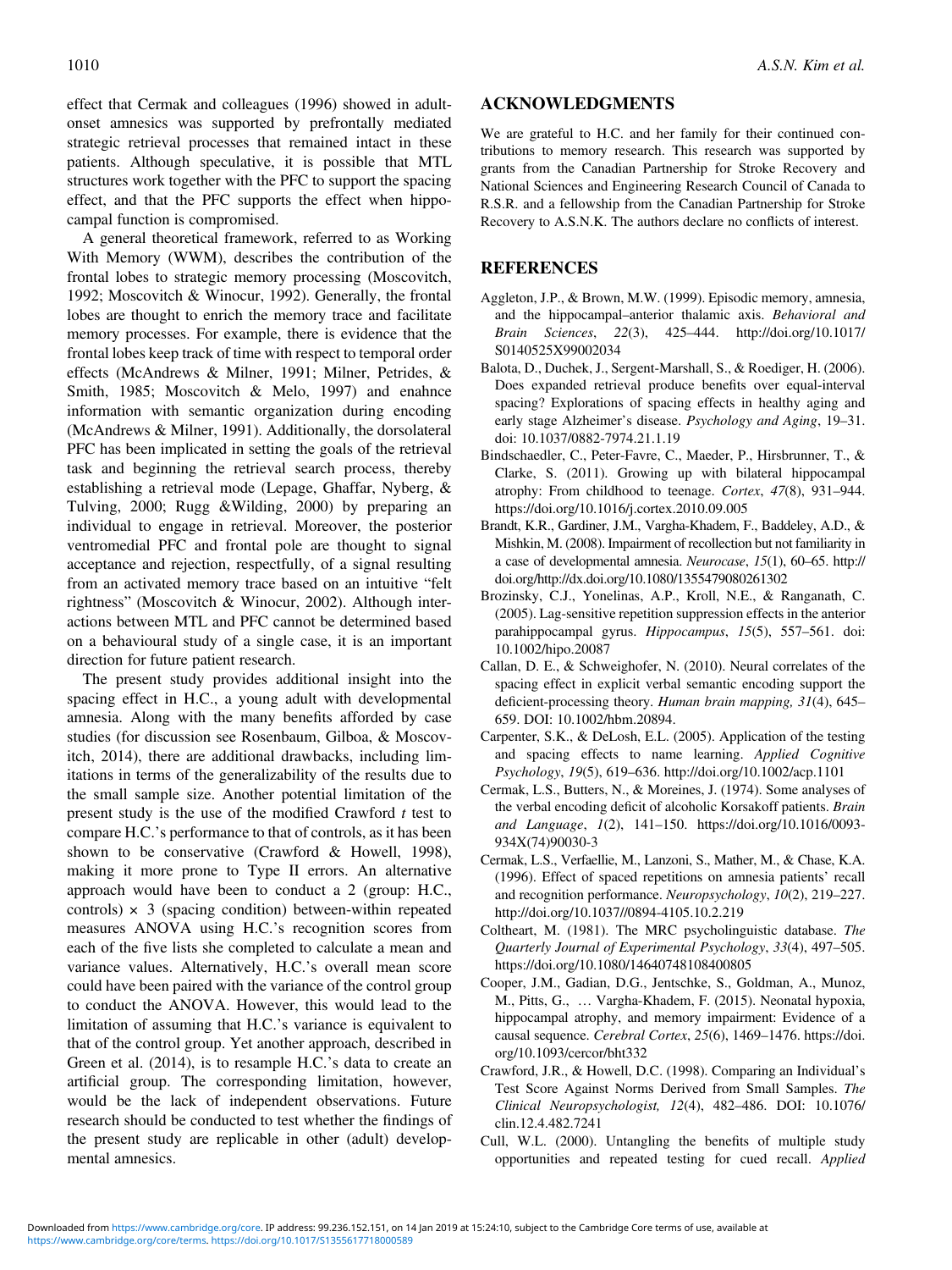<span id="page-8-0"></span>Cognitive Psychology, 14(3), 215–235. doi: [10.1002/\(SICI\)1099-](https://doi.org/10.1002/(SICI)1099-0720(200005�/�06)14:3�<�215::AID-ACP640�>3.0.CO;2-1) [0720\(200005/06\)14:3](https://doi.org/10.1002/(SICI)1099-0720(200005�/�06)14:3�<�215::AID-ACP640�>3.0.CO;2-1) <215::AID-ACP640 >3.0.CO;2-1

Dzieciol, A.M., Bachevalier, J., Saleem, K.S., Gadian, D.G., Saunders, R., Chong, W.K.K., … Vargha-Khadem, F. (2017). Hippocampal and diencephalic pathology in developmental amnesia. Cortex, 86, 33–44. [http://doi.org/10.1016/j.](http://doi.org/10.1016/j.cortex.2016.09.016) [cortex.2016.09.016](http://doi.org/10.1016/j.cortex.2016.09.016)

Ebbinghaus, H.Uber das Gedachtnis. Dover; New York1885.

- Gerbier, E., & Koenig, O. (2012). Influence of multiple-day temporal distribution of repetitions on memory: A comparison of uniform, expanding, and contracting schedules. The Quarterly Journal of Experimental Psychology, 65(3), 514–525. [http://dx.](http://dx.doi.org/10.1080�/�17470218.2011.600806) [doi.org/10.1080/17470218.2011.600806](http://dx.doi.org/10.1080�/�17470218.2011.600806)
- Glenberg, A. (1976). Influences of retrieval processes on the spacing effect in free recall. Journal of Experimental Psychology: Human Learning & Memory, 3, 282–294. [http://dx.doi.org/10.1037-](http://dx.doi.org/10.1037�/�0278-7393.3.3.282) [/0278-7393.3.3.282](http://dx.doi.org/10.1037�/�0278-7393.3.3.282)
- Goverover, Y., Arango-Lasprilla, J., Hillary, F., Chiaravalloti, N., & Deluca, J. (2009). Application of the spacing effect to improve learning and memory for functional tasks in traumatic brain injury: A pilot study. American Journal of Occupational Therapy, 63(5), 543–548. doi: [10.5014/ajot.63.5.543](https://doi.org/10.5014/ajot.63.5.543)
- Goverover, Y., Hillary, F.G., Chiaravalloti, N., Arango-Lasprilla, J. C., & DeLuca, J. (2009). A functional application of the spacing effect to improve learning and memory in persons with multiple sclerosis. Journal of Clinical and Experimental Neuropsychology, 31(5), 513–522. doi: [10.1080/13803390802287042](https://doi.org/10.1080�/�13803390802287042)
- Green, J., Weston, T., Wiseheart, M., & Rosenbaum, R. (2014). Long-term spacing effect benefits in developmental amnesia: Case experiments in rehabilitation. Neuropsychology, 28, 685– 694. doi: [10.1037/neu0000070](https://doi.org/10.1037/neu0000070)
- Greene, R.L. (1989). Spacing effects in memory: Evidence for a two-process account. Journal of Experimental Psychology: Learning, Memory, and Cognition, 15(3), 371. [http://dx.doi.org/](http://dx.doi.org/10.1037�/�0278-7393.15.3.371) [10.1037/0278-7393.15.3.371](http://dx.doi.org/10.1037�/�0278-7393.15.3.371)
- Haist, F., Shimamura, A.P., & Squire, L.R. (1992). On the relationship between recall and recognition memory. Journal of Experimental Psychology: Learning, Memory, and Cognition, 18 (4), 691–702. [http://dx.doi.org/10.1037/0278-7393.18.4.691](http://dx.doi.org/10.1037�/�0278-7393.18.4.691)
- Heaton, R. K., Chelune, G. J., Talley, J. L., Kay, G. G., & Curtiss, G. (1993). Wisconsin Card Sorting Test (WCST) Manual, revised and expanded. Odessa, FL: Psychological Assessment Resources.
- Hurley, N. C., Maguire, E. A., & Vargha-Khadem, F. (2011). Patient HC with developmental amnesia can construct future scenarios. Neuropsychologia, 49, 3620–3628. doi: 10.1016/j. neuropsychologia.2011.09.015
- Kapler, I.V., Weston, T., & Wiseheart, M. (2015). Spacing in a simulated undergraduate classroom: Long-term benefits for factual and higher-level learning. Learning and Instruction, 36, 38–45.<https://doi.org/10.1016/j.learninstruc.2014.11.001>
- Karpicke, J.D., & Roediger, H.L. III. (2007). Expanding retrieval practice promotes short-term retention, but equally spaced retrieval enhances long-term retention. Journal of Experimental Psychology: Learning, Memory, and Cognition, 33(4), 704. [http://dx.doi.org/10.1037/0278-7393.33.4.704](http://dx.doi.org/10.1037�/�0278-7393.33.4.704)
- Karpicke, J.D., & Roediger, H.L. (2010). Is expanding retrieval a superior method for learning text materials? Memory & Cognition, 38, 116–124. doi: [10.3758/MC.38.1.116](https://doi.org/10.3758/MC.38.1.116)
- Karpicke, J.D., & Bauernschmidt, A. (2011). Spaced retrieval: Absolute spacing enhances learning regardless of relative spacing.

Journal of Experimental Psychology: Learning, Memory, and Cognition, 37(5), 1250.<http://dx.doi.org/10.1037/a0023436>

- Kucera, H., & Francis, W.N. (1967). Computational analysis of present day American English. Providence, RI: Brown University Press.
- Küpper-Tetzel, C.E., Kapler, I.V., & Wiseheart, M. (2014). Contracting, equal, and expanding learning schedules: The optimal distribution of learning sessions depends on retention interval. Memory and Cognition, 42, 729–741. [http://dx.doi.org/](http://dx.doi.org/10.3758/s13421-014-0394-1) [10.3758/s13421-014-0394-1](http://dx.doi.org/10.3758/s13421-014-0394-1)
- Lepage, M., Ghaffar, O., Nyberg, L., & Tulving, E. (2000). Prefrontal cortex and episodic memory retrieval mode. Proceedings of the National Academy of Sciences of the United States of America, 97(1), 506–511. [https://doi.org/10.1073/](https://doi.org/10.1073/pnas.97.1.506) [pnas.97.1.506](https://doi.org/10.1073/pnas.97.1.506)
- Logan, J.M., & Balota, D.A. (2008). Expanded vs. equal interval spaced retrieval practice: Exploring different schedules of spacing and retention interval in younger and older adults. Aging, Neuropsychology, and Cognition, 15(3), 257–280. [http://doi.](http://doi.org/10.1080�/�13825580701322171) [org/10.1080/13825580701322171](http://doi.org/10.1080�/�13825580701322171)
- Maddox, G.B., Balota, D.A., Coane, J.H., & Duchek, J.M. (2011). The role of forgetting rate in producing a benefit of expanded over equal spaced retrieval in young and older adults. Psychology and Aging, 26, 661–670. doi: [10.1037/a0022942](https://doi.org/10.1037/a0022942)
- Maguire, E.A., Vargha-Khadem, F., & Mishkin, M. (2001). The effects of bilateral hippocampal damage on fMRI regional activations and interactions during memory retrieval. Brain, 124 (6), 1156–1170.<https://doi.org/10.1093/brain/124.6.1156>
- McAndrews, M.P., & Milner, B. (1991). The frontal cortex and memory for temporal order. Neuropsychologia, 29, 849-859. doi: [10.1016/0028-3932\(91\)90051-9](https://doi.org/10.1016�/�0028-3932(91)90051-9)
- Meyers, J. E., & Meyers, K. R. (1996). Rey Complex Figure Test and Recognition Trial: Supplemental Norms for Children and Adolescents. Florida: PAR.
- Milner, B., Petrides, M., & Smith, M.L. (1985). Frontal lobes and the temporal organization of memory. Human Neurobiology, 4 (3), 137–142.
- Moscovitch, M. (1992). Memory and working-with-memory: A component process model based on modules and central systems. Journal of Cognitive Neuroscience, 4, 257–267. doi: [10.1162/](https://doi.org/10.1162/jocn.1992.4.3.257) [jocn.1992.4.3.257](https://doi.org/10.1162/jocn.1992.4.3.257)
- Moscovitch, M., & Melo, B. (1997). Strategic retrieval and the frontal lobes: Evidence from confabulation and amnesia. Neuropsychologia, 35(7), 1017–1034. [https://doi.org/10.1016/](https://doi.org/10.1016/S0028-3932(97)00028-6) [S0028-3932\(97\)00028-6](https://doi.org/10.1016/S0028-3932(97)00028-6)
- Moscovitch, M., & Winocur, G. (1992). The neuropsychology of memory and aging. In F.I.M. Craik & T.A. Salthouse (Eds.), The handbook of aging and cognition (pp. 315–372). Hillsdale, NJ: Lawrence Erlbaum Associates, Inc.
- Moscovitch, M., & Winocur, G. (2002). The frontal cortex and working with memory. In D. T. Stuss & R. T. Knight (Eds.), Principles of frontal lobe function (pp. 188–209). New York, NY, US: Oxford University Press.
- Nakata, T. (2015). Effects of expanding and equal spacing on second language vocabulary learning: Does gradually increasing spacing increase vocabulary learning? Studies in Second Language Acquisition, 37(4), 677–711. [https://doi.org/10.1017/](https://doi.org/10.1017/S0272263114000825) [S0272263114000825](https://doi.org/10.1017/S0272263114000825)
- Olsen, R.K., Palombo, D.J., Rabin, J.S., Levine, B., Ryan, J.D., & Rosenbaum, R.S. (2013). Volumetric analysis of medial temporal lobe subregions in developmental amnesia using high-resolution